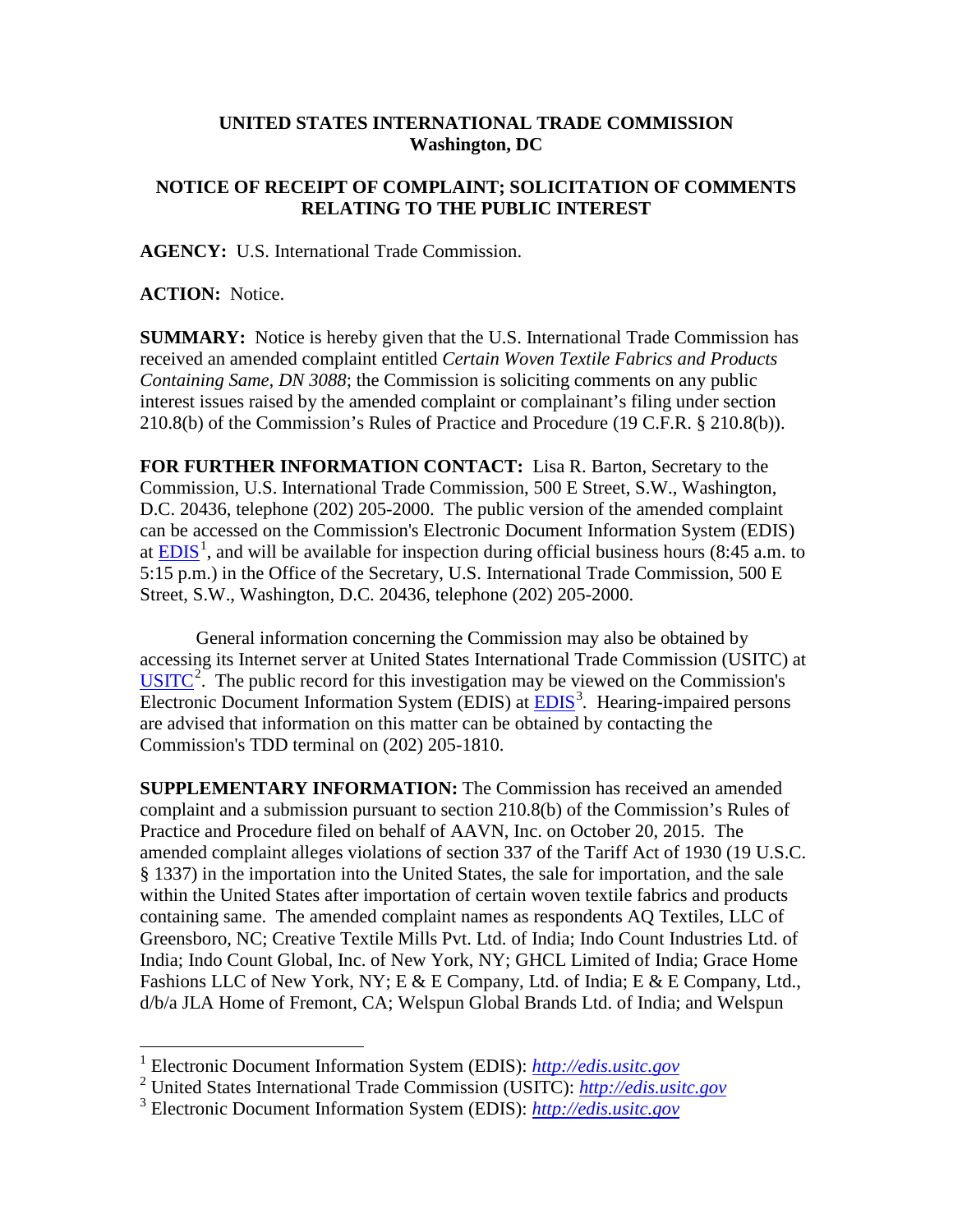USA Inc. of New York, NY. The complainant requests that the Commission issue a permanent general exclusion order, a permanent cease and desist order, and a bond upon the alleged infringing articles during the 60-day Presidential review period pursuant to 19 U.S.C. § 1337(j).

Proposed respondents, other interested parties, and members of the public are invited to file comments, not to exceed five (5) pages in length, inclusive of attachments, on any public interest issues raised by the amended complaint or section 210.8(b) filing. Comments should address whether issuance of the relief specifically requested by the complainant in this investigation would affect the public health and welfare in the United States, competitive conditions in the United States economy, the production of like or directly competitive articles in the United States, or United States consumers.

In particular, the Commission is interested in comments that:

- (i) explain how the articles potentially subject to the requested remedial orders are used in the United States;
- (ii) identify any public health, safety, or welfare concerns in the United States relating to the requested remedial orders;
- (iii) identify like or directly competitive articles that complainant, its licensees, or third parties make in the United States which could replace the subject articles if they were to be excluded;
- (iv) indicate whether complainant, complainant's licensees, and/or third party suppliers have the capacity to replace the volume of articles potentially subject to the requested exclusion order and/or a cease and desist order within a commercially reasonable time; and
- (v) explain how the requested remedial orders would impact United States consumers.

Written submissions must be filed no later than by close of business, eight calendar days after the date of publication of this notice in the *Federal Register*. There will be further opportunities for comment on the public interest after the issuance of any final initial determination in this investigation.

Persons filing written submissions must file the original document electronically on or before the deadlines stated above and submit 8 true paper copies to the Office of the Secretary by noon the next day pursuant to section 210.4(f) of the Commission's Rules of Practice and Procedure (19 C.F.R. § 210.4(f)). Submissions should refer to the docket number ("Docket No. 3088") in a prominent place on the cover page and/or the first page. (*See* Handbook for [Electronic Filing Procedures](http://www.usitc.gov/secretary/fed_reg_notices/rules/handbook_on_electronic_filing.pdf), *Electronic Filing Procedures*<sup>[4](#page-1-0)</sup>). Persons with questions regarding filing should contact the Secretary (202-205-2000).

<span id="page-1-0"></span> <sup>4</sup> Handbook for Electronic Filing Procedures: